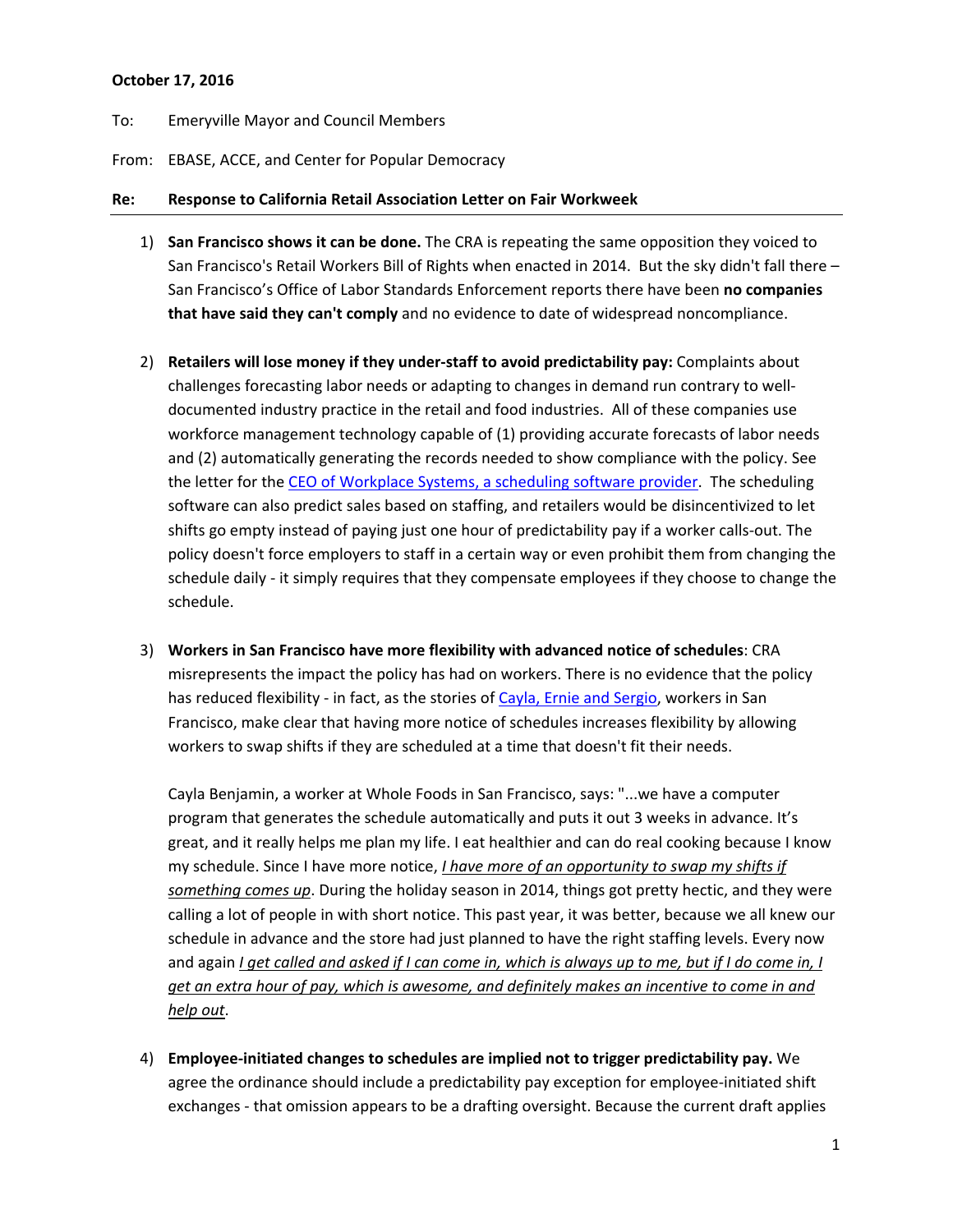predictability pay only to changes that the Covered Employer makes, we feel it is implied that employee-initiative shift changes would not trigger predictability pay.

5) **Noticing for access to hours**: It's noteworthy that employers support the policy as "beneficial and cost neutral." Their minor criticisms can be easily addressed. If employers find the two time periods confusing (72 vs. 24 hours for noticing and keeping an offer open), we support using the 72 hour noticing period in the San Francisco ordinance for all offers. The ordinance does state an employee who wishes to accept the additional hours must do so in writing; however, that is mainly to protect the employer so there is record of who accepts the hours.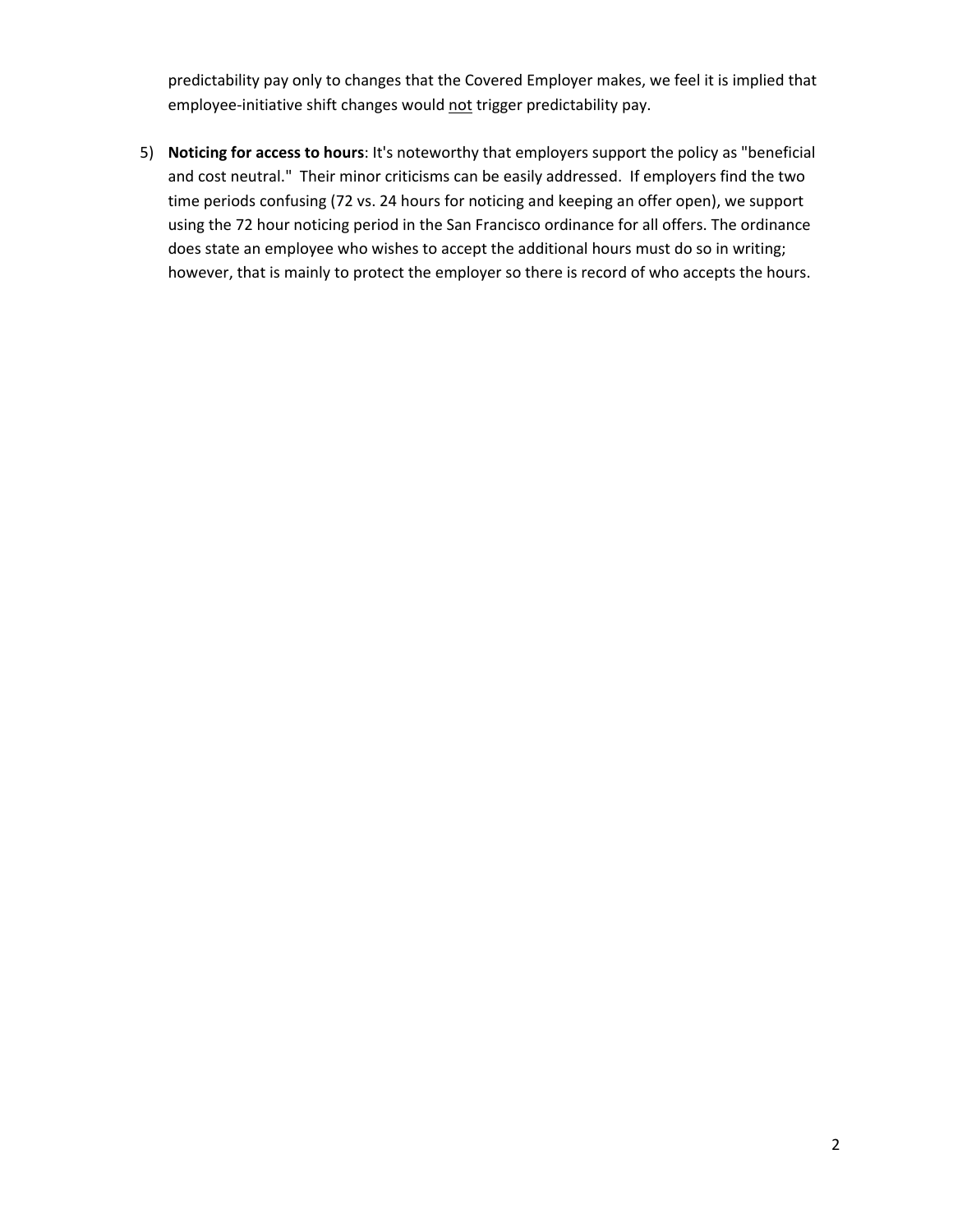# **The San Francisco Retail Workers' Bill of Rights: Worker Stories**

### Sergio Rosales—Starbucks

I worked as a barista at Starbucks in the San Francisco Financial District for over a year. 

Before the law, we got our schedules sometimes with as little as 4 days' notice. It would usually come out by Tuesday for a Monday shift, but sometimes later. I saw it come out on a Thursday once for Monday shifts, and people were complaining. With less than a week's notice it was hard for us to pick up or swap shifts, because we didn't have time to contact our coworkers. It was so stressful to not know if we were going to work or not, or how many hours we'd get.

When the Retail Workers Bill of Rights Passed, my manager let us know that they were going to start publishing our schedules two weeks in advance, to help us plan our week, and so that if we need extra hours we can pick them up, and if we need someone to cover a shift we have more time to find someone. They started doing it right away, and everyone was really happy about it. It became much easier to swap and pick up shifts, because we had that advance notice.

Before the RWBOR it was harder for managers to find people to work if we were under-staffed, because people didn't know what their next schedule was going to be and so they'd be less likely to come in on their free time. And since we didn't know how many hours we would get the next week, we'd be more upset if we got sent home early on a shift too.

The RWBOR was very helpful. I worked part-time at Starbucks, and I have another job, so advance notice let me coordinate my schedule with my other boss. That helped me out tremendously. I was able to schedule around my other job and my social life. I could pick up more days, make my rent on time, and not get so stressed out. It let me run my errands easier, and take my dog out for walks. I felt like I'm in control of my schedule.

Before the Retail Workers Bill of Rights, I'd have to do a lot of 'clopenings,' which were exhausting. But knowing my schedule more in advance let us swap those shifts around more easily.

Before, I knew I had to do the favor of picking up shifts in order to get better shifts and better hours. If you did that you'd get on the good side of the manager. But now that's changed because my schedule's already set, and I can swap things around more easily.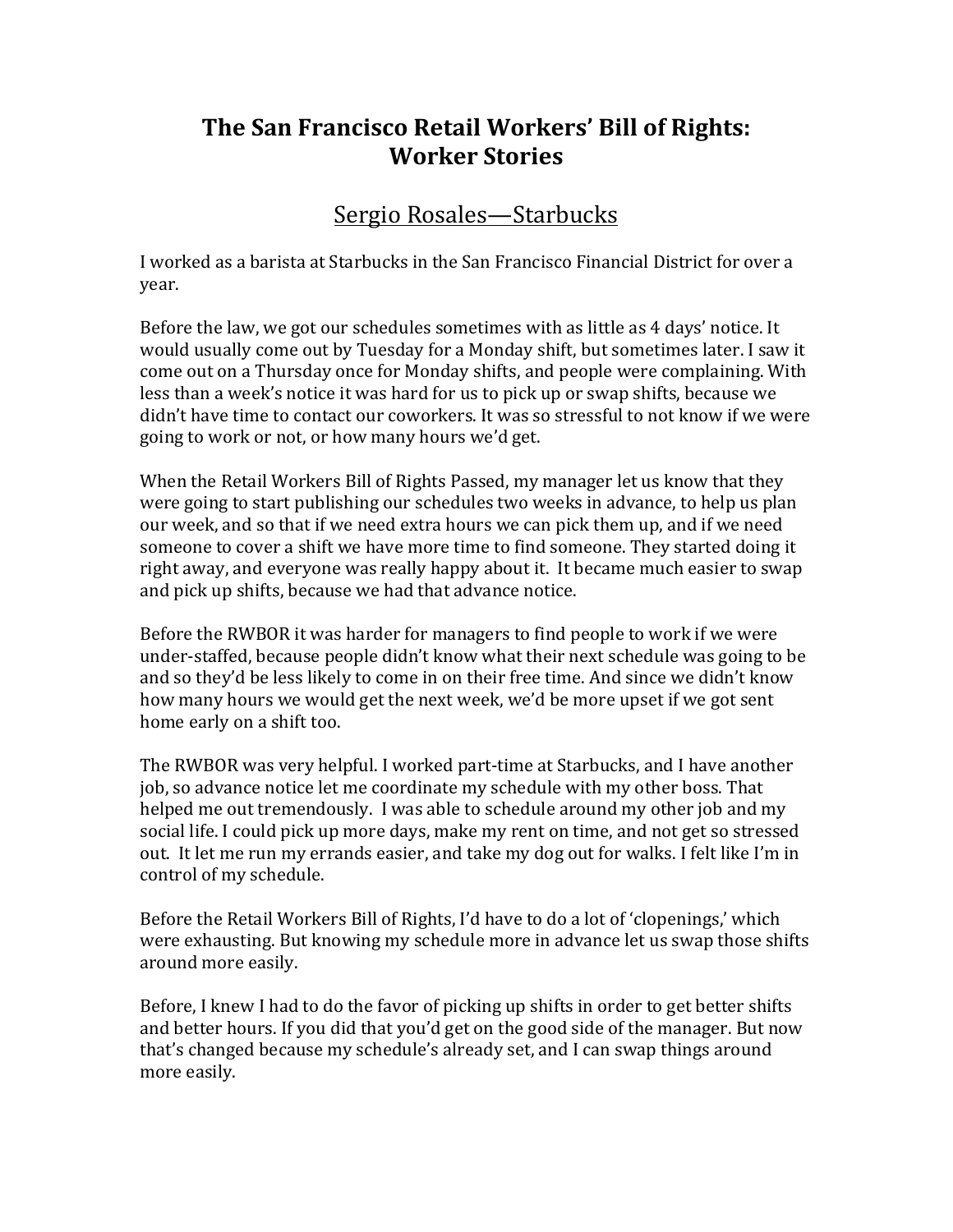Scheduling has run much smoother at the store since the RWBOR changes. There were way fewer no-calls no-shows after they started publishing the schedule in advance. It's much easier to find someone if you need coverage, and people are more likely to be able to pick up your shift if you can ask them further in advance. People are less worried about their schedules, and they're able to request time off more easily. It's easy to swap shifts between stores as well, so it helps out a lot. Everybody wins. We're a team, so we have each other's backs. We feel more likely to stay later or come in early if they need us. It just works out 100% in our favor. It's better for everybody. 

# Cayla Benjamin - Whole Foods

When I started working at Whole Foods in October 2014, my managers told me that they tried to get the schedule out two weeks in advance, but usually it was much later than that, sometimes as little as  $8$  or even  $7$  days in advance. Sometimes I would wait up till midnight on a night when I knew the schedule was supposed to come out, trying to plan out my week. It was really tough to schedule around work, because I had so little notice of my work schedule.

Sometimes I would have to cancel doctor's appointments, or wait till the last minute to make them. Lots of people would just call out on personal time or sick time if we had other obligations. Last year, I had planned weeks in advance to go to the Pride Parade here in SF, but since I got my schedule so late, I didn't have time to swap a shift and I had to just call out, which made everybody's life harder. And on my birthday I didn't have enough notice to swap my shift, so me and a bunch of my friends from work all ended up working that day, and we didn't get to celebrate.

But now, we have a computer program that generates the schedule automatically and puts it out 3 weeks in advance. It's great, and it really helps me plan my life. I eat healthier and can do real cooking because I know my schedule. Since I have more notice, I have more of an opportunity to swap my shifts if something comes up.

And once the schedule gets put out, the managers don't really change it, so things stay consistent for us. During the holiday season in 2014, things got pretty hectic, and they were calling a lot of people in with short notice. This past year, it was better, because we all knew our schedule in advance and the store had just planned to have the right staffing levels. Every now and again I get called and asked if I can come in, which is always up to me, but if I do come in, I get an extra hour of pay, which is awesome, and definitely makes an incentive to come in and help out.

At my store, managers generally offer additional hours to existing employees so they can reduce the number of new hires they have to bring on. After the Retail Workers Bill of Rights passed, I learned about an opportunity called "Part-Time 20," which means that you get guaranteed at least 20 hours every week. Last summer I was able to get into that program, and more of my coworkers are able to take